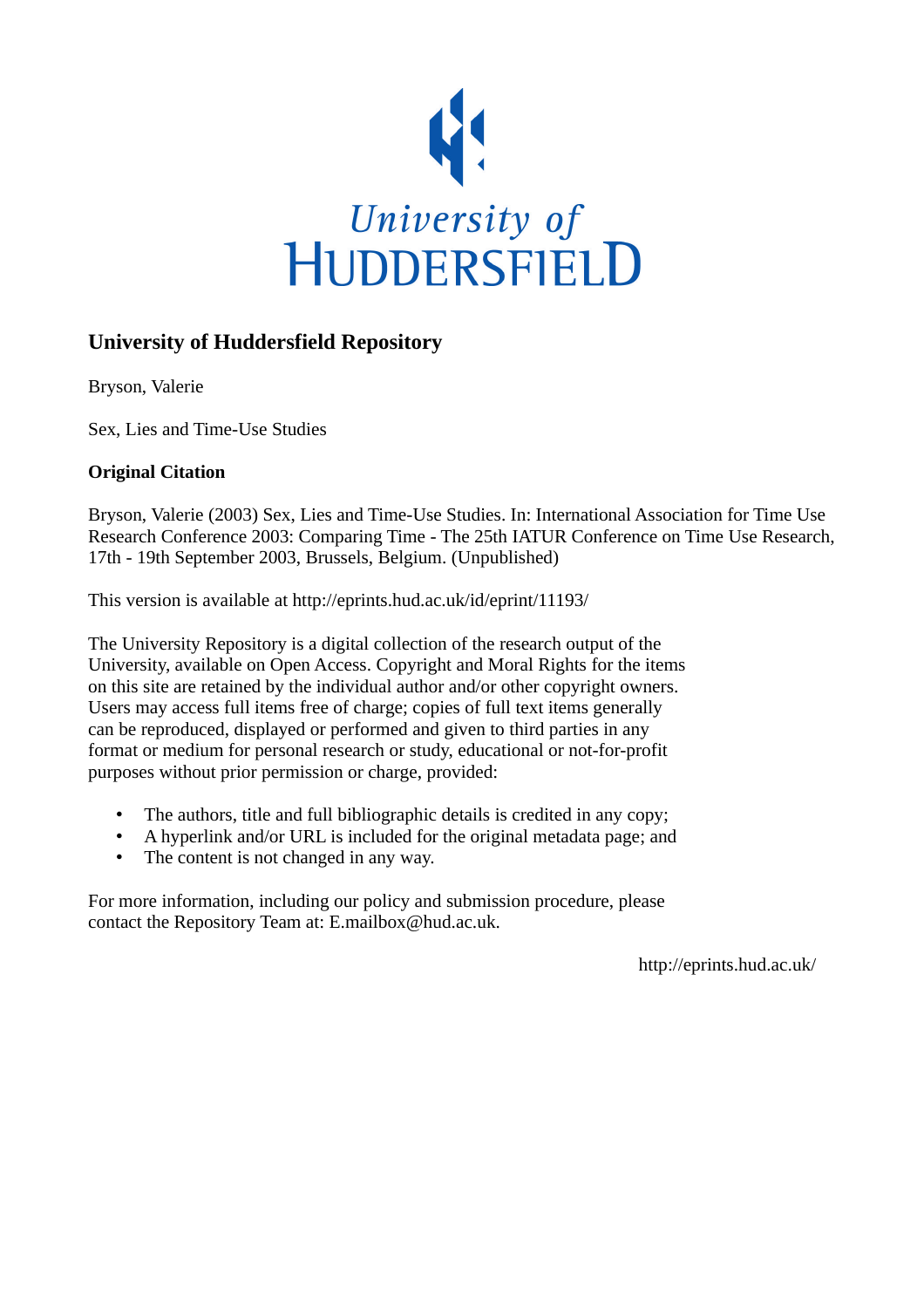### **SEX, LIES AND TIME-USE STUDIES**

Draft paper for the International Association for Time Use Research (IATUR) Annual Conference, Brussels, 2003. Not to be quoted without permission.

Valerie Bryson, University of Huddersfield

## Introduction

Some ambitious claims have been made about the potential of time-use studies to give us objective, 'scientific' insights into how societies function. For example, Harvey and Pentland claim that 'Time use methodology provides hard, replicable data that are the behavioural output of decisions, preferences, attitudes and environmental factors' and 'There is no area of human behaviour for which time use studies cannot provide valuable and interesting data' (Harvey and Pentland, 1999, pp. ? and 42), while Robinson claims that time use diaries 'provide unique, scientific insights into how daily life is and has been changing', covering 'the complete range of human behaviour' (Robinson, 1999, pp. 47 and 48). Although many researchers are increasingly aware of some of the difficulties involved in obtaining accurate and objective data (see for example Gershuny, 2000), there seems to be a general optimism that difficulties can in principle be overcome.

In contrast, this paper sounds several notes of caution. In addition to identifying problems stemming from the over-simplified reporting of complex findings, it argues that we should always be alert to the subjective and value laden nature of much timeuse research and the complex and contested nature of the 'reality' that studies purport to reflect. This means that while time-use studies do not deliberately mislead or lie, the 'truth' they offer is less complete than is commonly supposed. In developing this argument the paper draws on recent feminist theory, and focuses on sex differences in time use.

## The misrepresentation of findings

Many time-use researchers use sophisticated methodology and are self-consciously aware of the limitations of their findings. However, such subtleties frequently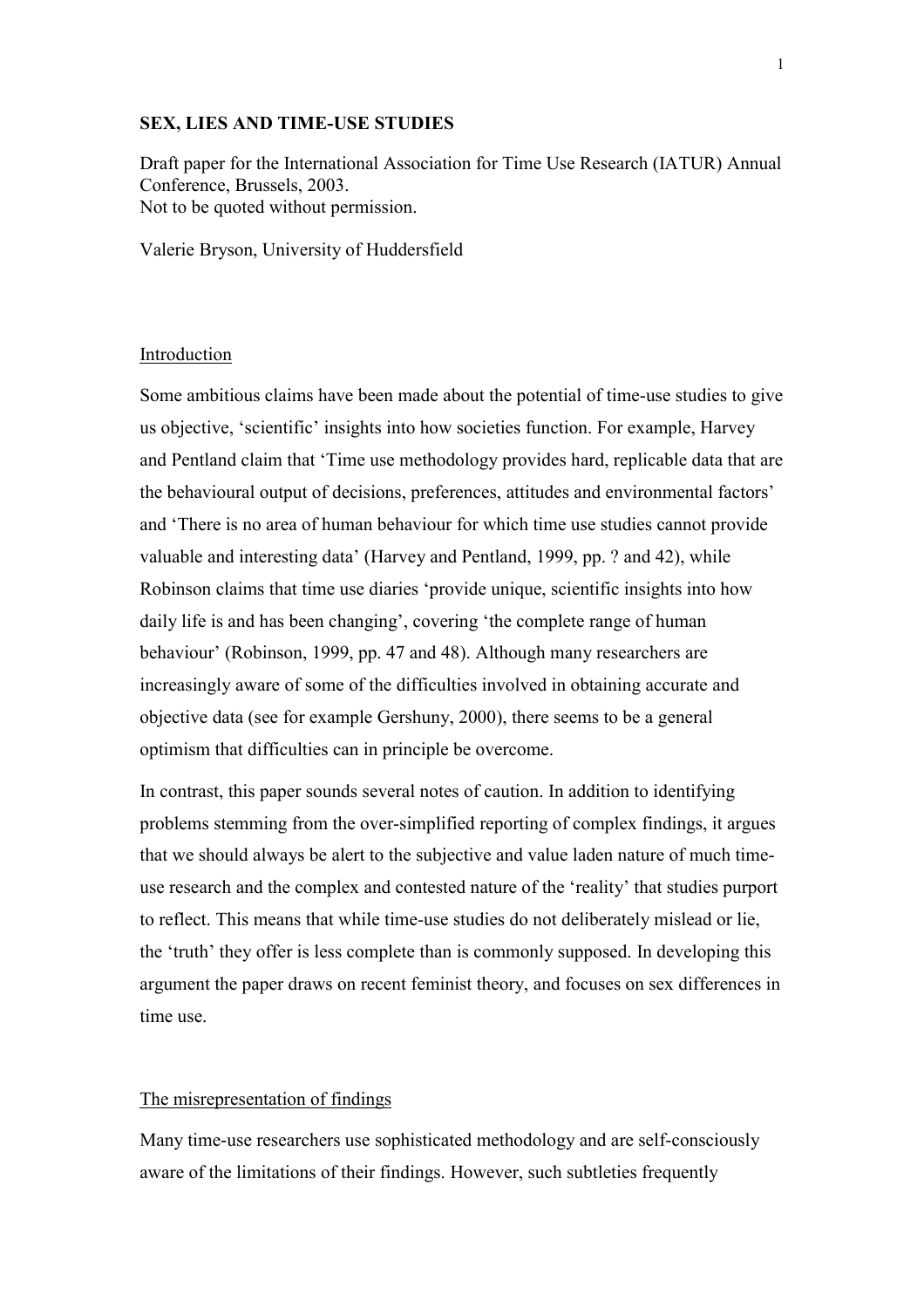disappear in media reports and general public discussion. For example, as Gershuny says, the widespread perception that people in western nations are 'running out of time' conceals wide variations across 'class', with problems of 'time poverty' heavily concentrated amongst educated groups and concealing an overall long-term rise in leisure (Gershuny, 2000 and 2002)<sup>1</sup>. My own sense that findings are often presented in misleading ways was generated by a recent *Guardian* report that research for the Equal Opportunities Commission had found that 'a third of all childcare in the UK is carried out by fathers' (Ashley, 13 January 2003, reporting on O'Brien and Shemilt, 2003). This seemed hard to reconcile with other reports that nearly half British fathers work so long that they are 'barely seeing their children grow up', and that men's long working hours are 'harming family life' (*Changing Times*, October 2002 and *The Guardian*, 26 October 2002, commenting on La Valle et al, 2002. For similar findings about long hours, see for example Cousins et al, 2002; Ferri and Smith, 1996). In fact, the EOC study did not justify the *Guardian* report. Rather, it found that fathers carried out a third of *parental* childcare (excluding that provided by relatives and paid carers, a majority of whom are women). It also defined fathers as those who live with their children or stepchildren (excluding the 20% of families headed by a lone parent, ninety per cent of whom are women) and it considered only 'active' childcare (excluding time 'on call', which is disproportionately the responsibility of women). A closer reading of studies on fathers' working hours similarly finds more nuanced and complex findings than media reports suggest.

Studies may also be misleading if readers are not aware of the research methods used and their implications. The EOC study of fathers was based on secondary rather than primary research, and, in line with most other studies, it drew on Labour Force survey data when calculating fathers' hours of paid employment. However, it used time diary data for their childcare activities. The implications of this for the reliability of its findings were not explored, although there seems to be evidence that surveys produce over-estimations, and that diaries provide more accurate and meaningful results (Harvey, 1999; Robinson, 1999; Gershuny, 2000). Awareness of such issues contributes to the need for both writers and readers to pay attention to the small print.

 $\overline{a}$ 

 $<sup>1</sup>$  As Gershuny notes, those who write and read about time use are also those in the group which is</sup> experiencing a decline in leisure (Gershuny, 2000:74).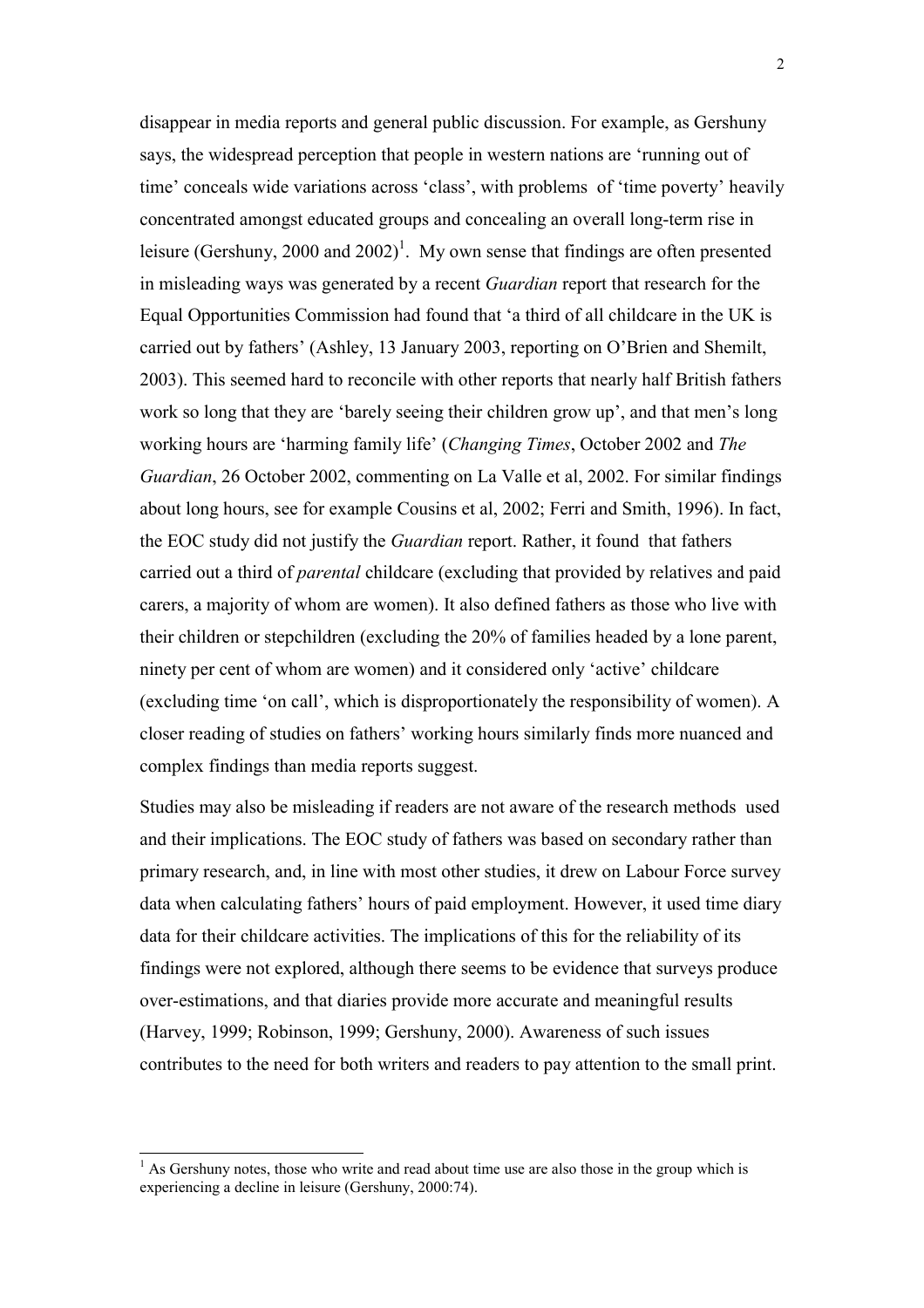#### The nature of truth and reality

A more fundamental set of problems arises from the 'common sense' assumptions about truth and reality that seem to underlie many time-use studies. These tend to assume that data is simply there to be discovered, and that in principle it is possible to ascertain how people spend their time. From this perspective, if respondents misremember what they did, or if they deliberately lie, or if observers fail to record their actions accurately, the solution is to develop more reliable research methods (for example, by using time diaries rather than surveys, or prompting respondents to record multiple activities).

I am not disputing the fact people spend quantifiable periods of time travelling, reading, or looking after children. However, I am concerned about the extent to which any observation of time use inevitably involves selection, interpretation and the imposition of meaning rather than the straightforward recording of 'what people do'.

## *The selection of activities*

In the first place, the recording of data inevitably involves identifying a few activities as significant and worth recording and rejecting others as trivial and uninteresting. Such selection and rejection necessarily involves value judgements, usually by both researchers and those whose behaviour is being researched. This is clear if we consider what would happen if we programmed a computer to record exactly what we are doing in any given time period. This would in principle be accurate and objective, but because it would be unselective, it would also be meaningless. As I write this, for example, the computer might record that I am breathing, pumping blood around my body, blinking, sitting, pressing keys, looking at a screen .... It might however take it some time to mention what I would probably record as my primary activity – that is, 'working', or 'writing a paper on time use'.

This kind of discussion can seem fanciful and self-indulgent. As Gershuny says, 'we know we need not mention' such things as 'wearing clothes, standing up, breathing' when 'we give accounts of our days' because these are 'of necessity' (Gershuny, 2000:258). However, this knowledge is both culturally acquired and context dependent: a streaker is not simply 'running'; breathing heavily defines an activity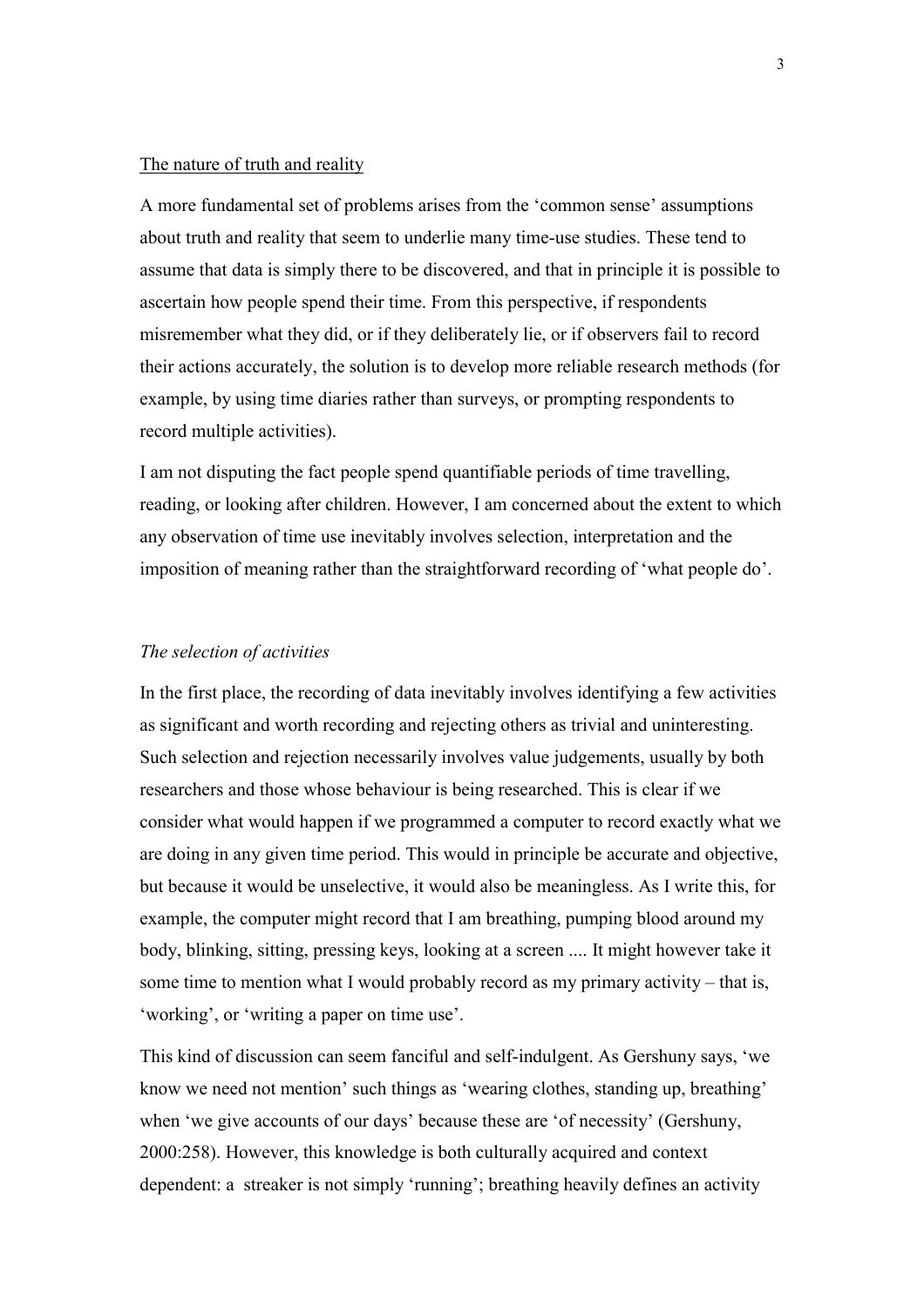which could not be captured by 'made a phone call but didn't talk'; and if the computer were re-programmed to ignore 'necessary' physiological activities it would have to record 'ceased writing a paper on time-use studies' if I were to collapse and die. In principle, these contrived examples raise the same kind of problem that may occur when trying to measure time spent in childcare. If someone goes out to another house and babysits, they are likely to mention this as an activity (or one of a number of activities if they also watch television and drink tea). If, however, they are in their own house with a child sleeping upstairs, they may not see this as an activity, but as a natural condition of being (albeit one that prevents them leaving the house). As discussed above, such 'passive childcare' was not included in the EOC study of fathers' contribution to childcare; in general, time use researchers have either failed to see it or have assigned passive childcare activities to all adult members present in the household, regardless of who will actually respond if a child awakes (Land, 2002). To demand that such time use be recognised and recorded, is therefore to reveal the subjective nature of supposedly objective accounts (a subjectivity which can include both researchers and respondents).

### *Primary and secondary activities*

Although research methods that enable respondents to identify a number of activities for any one time period can obviously reduce such problems, they do not resolve them entirely, as these activities are still selected from an open-ended range of possibilities. The frequently made distinction between primary and secondary activities also involves subjective judgements. These can at times be politically and practically significant. For example, in the recent UK fire service dispute, supporters of the firefighters saw time on call in the station as 'work', while their opponents attempted to portray this primarily as a card-playing, television-watching form of leisure. Similarly, the value of maintenance settlements awarded after divorce may depend on whether we decide that childcare, possibly including passive childcare, should be recorded as a primary activity.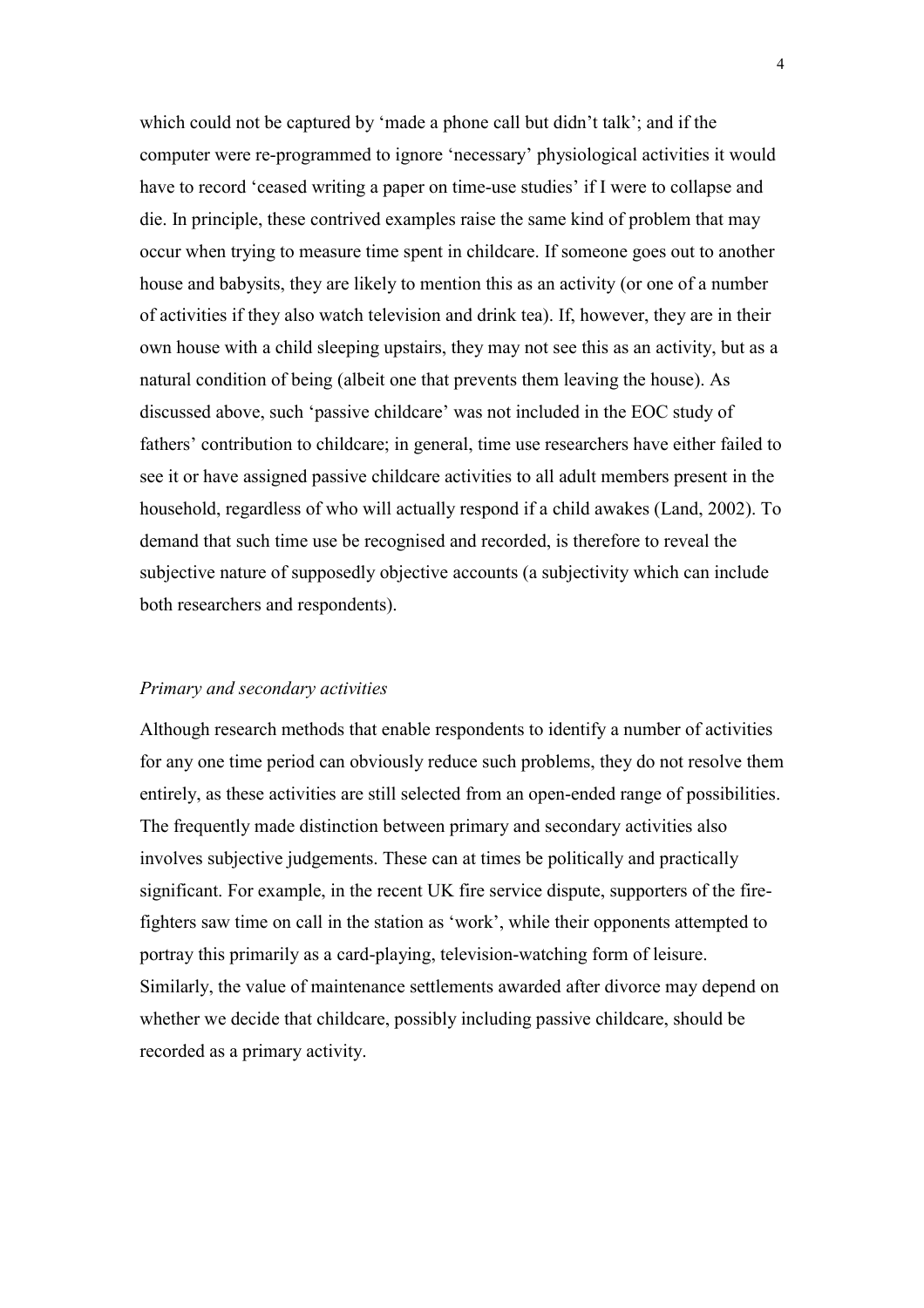## *The instability of meaning*

Further complications arise from the assumption that we can find words to describe what people do in any straightforward way. At the risk of sounding like a fullyfledged post-modernist, I would argue that we need to be aware of the instability of the meanings attached to words, and the extent to which these create rather than simply describe our sense of the world. We must also be aware of their political importance and the extent to which dominant meanings may serve the interests of privileged groups. Such issues are relevant not only to the coding attached to activities by researchers, but by the words used by respondents to describe their activities, as the vocabulary available to them is also socially produced.

Some feminists have long argued that language is not a neutral medium of communication, but involves a way of structuring our thought that is based on men's perceptions and cannot accommodate women's experiences (see Spender, 1985). Thus for example there is no word readily available for either researchers or respondents to describe the activities of the 'non-working' mother whose time- and energy-consuming chores therefore disappear from public consciousness. Many timeuse researchers are of course very much aware of this. Much of the impetus behind the recent growth in time-use studies came from the Beijing conference on women and its demand that the economic importance of unpaid domestic work be recognised. The 'official' redefinition of housework and childcare as forms of productive work can in a sense be seen as a feminist victory, reflecting the shifting balance of power between women and men. However, this change in perception is far from universal, while the language used by researchers can still serve to devalue and marginalise activities typically associated with women; for example, the term 'passive care' has negative overtones in a society which stresses the importance of active citizenship (Land, 2002). As we have seen, dominant understandings of 'childcare' can also serve to exaggerate men's childcare role by excluding time 'on call'. They may also obscure the real allocation of parental responsibilities and time. A wider interpretation of childcare activities might include time spent setting up paid childcare arrangements, time spent preparing children's food, time spent shopping for that food, time spent worrying about a child's diet or time spent discussing children with friends and teachers. This would not only produce a much higher overall figure, but would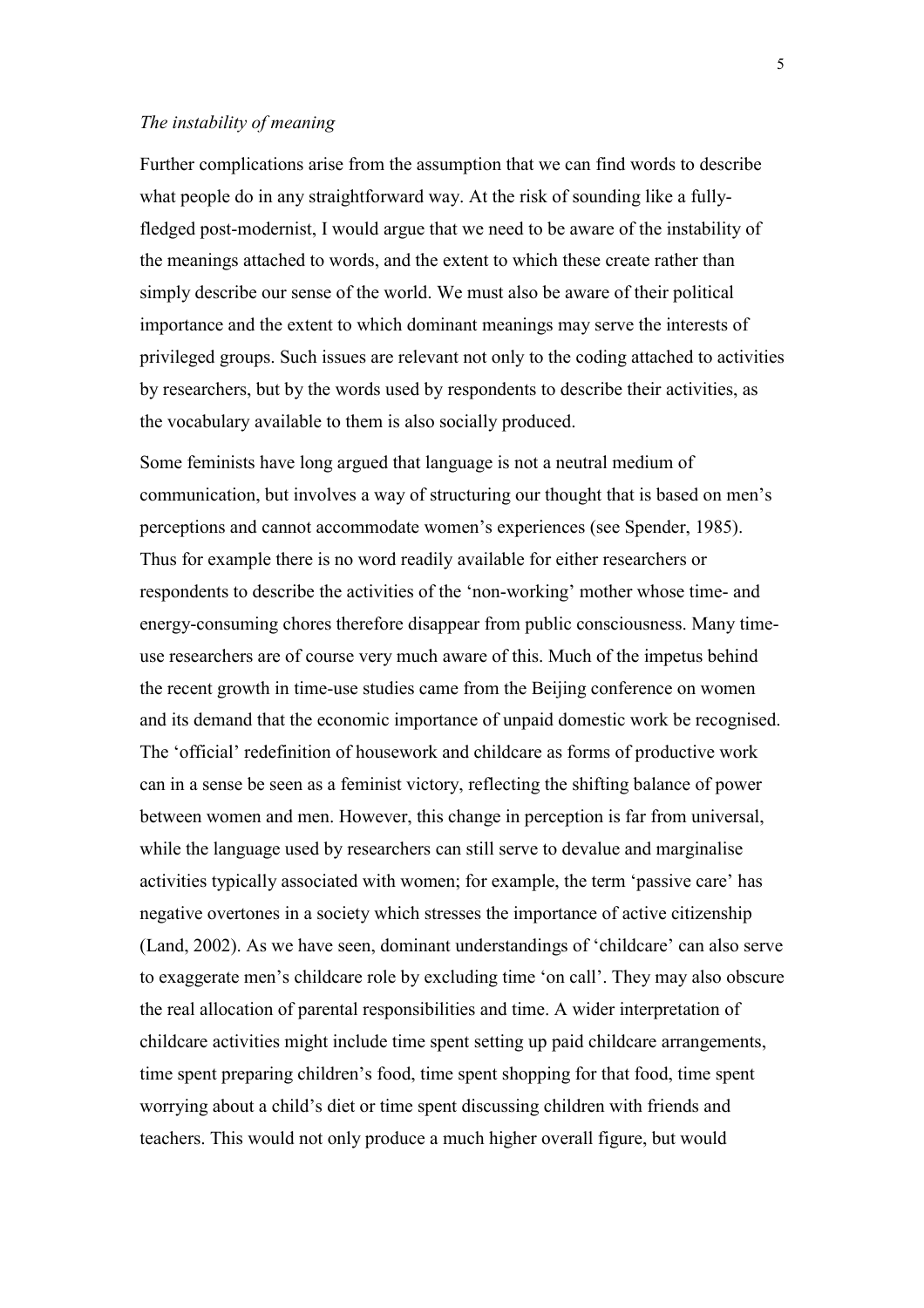probably reduce time spent on childcare by fathers rather than mothers (for discussion of similar points in relation to US research, see Budig, 2002).

At a more abstract level, much recent feminist theory has drawn on post-structuralist linguistics and psychoanalytic theory to reject binary, either/or forms of thought and to develop arguments about the essentially precarious nature of adult identity, including our gender identity. From this perspective, the terms 'woman' and 'man' are not stable or unified categories; rather, all women and men have different (and ever changing) subjectivities, and the categories themselves are linguistically and/or socially constructed rather than biologically given.

This kind of analysis creates obvious difficulties for feminists like myself who want to be able to talk about women and men in order to reveal, analyse and contest continuing inequalities between them. It was therefor at first a great relief to find that in the world of time-use studies men are men and women are women, with hardly a shifting signifier or fluctuating identity in sight. It has also been refreshing to find that, in contrast to my own background in politics departments, the analysis of sex differences is central to much work on time use, rather than marginalised as 'something for the girls'. Nevertheless, as discussed in the next section, I think there are a number of problems involved in any comparison of the activities of men and women, which time-use studies have only infrequently addressed (for a recent attempt to balance the need to discuss women and men in the context of power relationships without losing sight of the fluid nature of gender and the variability of women's experience, see Silva, 2002).

#### 'Women' v 'men'

#### *Which women, which men?*

In the first place, any study which simply compares 'women' and 'men' is abstracting sex differences from other social groupings and begging the question of which women and men we are talking about. There is a danger of assuming that women and men are unitary groups, and that sex overrides other sources of identity and experience. In practice, this can mean that researchers equate their own perceptions and priorities with those of their entire sex, losing sight of a range of experiences or marginalising these as 'different'. A sign of privilege is the ability to treat particular experiences as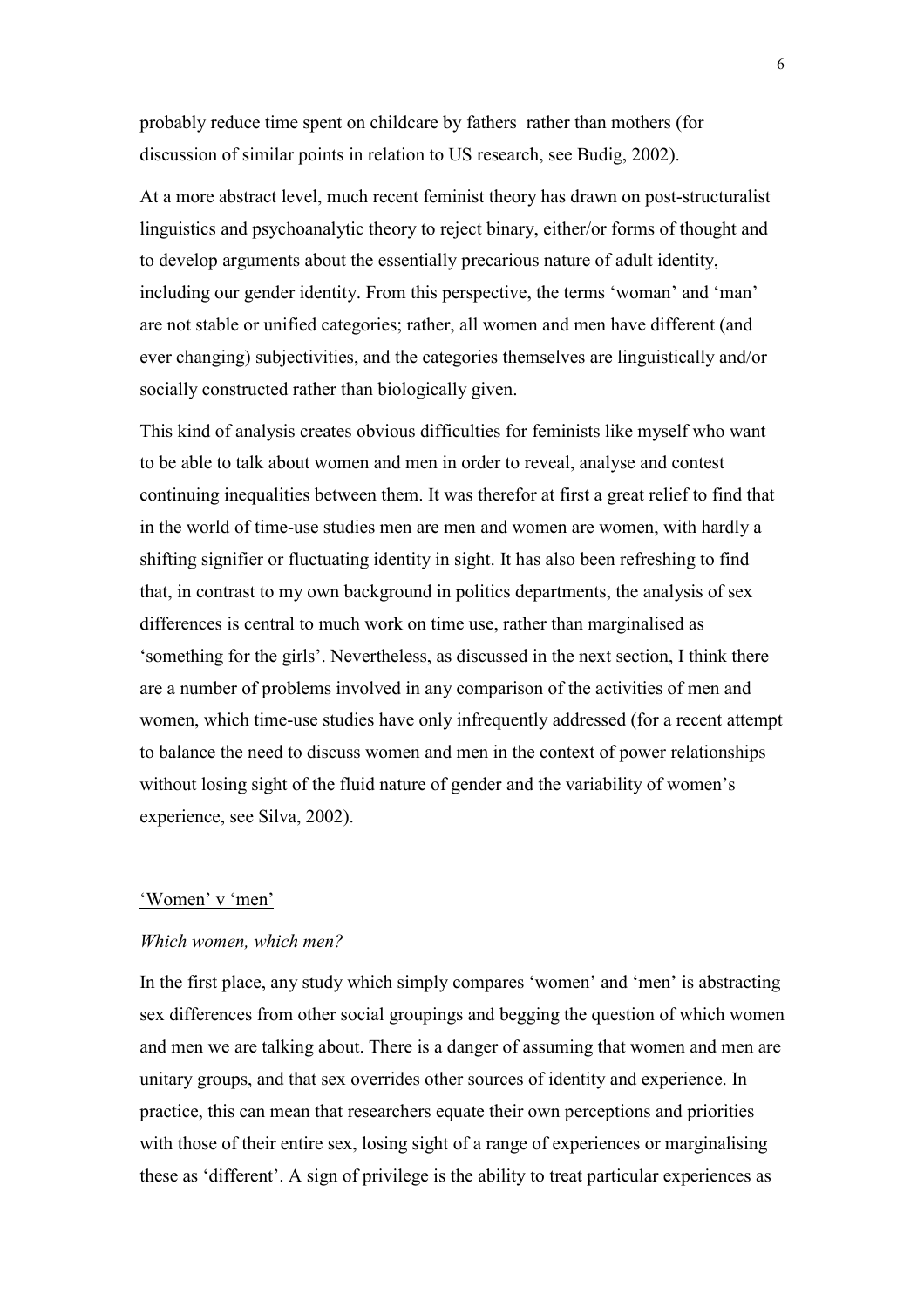representative or 'normal'. While men have tended to do this as a sex, treating themselves as the standard against which women should be measured, the same has also been true of women who are white, middle class, able bodied, heterosexual, married and at particular stages in the life cycle. For example, some nineteenth century feminists complained that women were confined to the home and treated as frail creatures in need of male protection; as the former slave, Sojourner Truth famously declaimed, she was strong not weak, and abused rather than protected by men, but 'ain't I a woman?' (quoted in Bryson, 2003:39).

The 'normalising' of particular experiences may lie behind the tendency of much time use research to focus on the domestic division of labour between heterosexual couples. Although this is clearly important for the ability of many women to participate in employment or politics, it is based on a rather dated model of family life which loses sight of lone parent households, people living on their own and same-sex partners. It is also more relevant to the experiences of white families in the UK and the USA than to Afro-Caribbean or African-American families, which are significantly less likely to include a male partner. In order to avoid misrepresentation, such studies should therefore recognise their limitations, and the ways in which 'race', class and other structured inequalities may fracture or override patterns, experiences or identities based on sex.

## *Beyond dichotomy*

The classification of the population into two sexes forms the basis of our legal as well as our cultural identity, making 'sex' in many ways much easier for researchers to handle than categories based on class or 'race'. At the most basic level, the majority of the population can easily identify themselves as male or female, and do not see such classification as politically problematic. However, it is important to remember that the idea that we are all either male or female is essentially a fiction imposed on a much messier reality, in which even anatomical sex differences take the form of a continuum rather than an absolute and dichotomous division.

Some recent feminist theorists have argued that, rather than thinking in terms of men/women, male/female and masculine/feminine, we should explore the ways in which the interaction between biological sex, sexual orientation and other attributes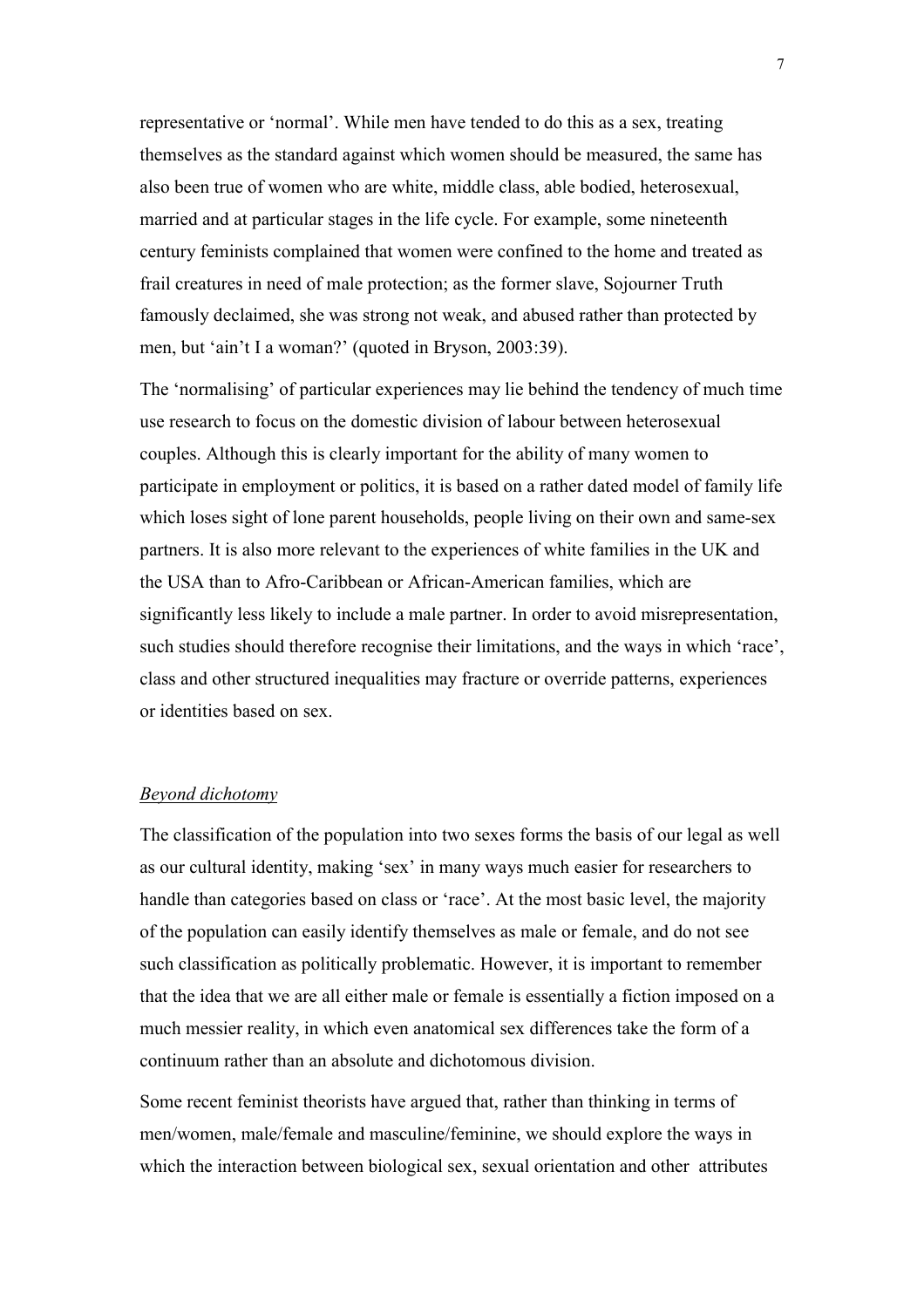and modes of behaviour throws up a multiplicity of genders. Others see gender not as a natural outcome of biology or even as something that is socially conferred, but as something that one *does,* an *act* that requires repeated performances of genderappropriate behaviour and that can never be finally secured. As such, gender is essentially precarious and has to be constantly reaffirmed, giving rise to the notion of 'doing gender'.

## **'Doing gender'**

Some have used this notion to explain patterns of time use, particularly the domestic division of labour. It is argued that people are in effect making statements about their gender at the same time as performing other tasks: 'her doing the laundry and his fixing the light switch not only produces clean clothes and a lit room, they also produce a reaffirmation of gender roles' (Blumberg, 1991:20. See also West and Zimmerman, 1991 and, on caring roles, Bubeck, 1995:160)). From this perspective, men's reluctance to clean the house does not stem for an inherent dislike of the task, but from the threat that its performance might pose to their masculine identity. Brines has drawn on such arguments to account for the finding that in US households where women earn more than their male partner, or in which he is unemployed, men's contribution to housework is particularly low: she argues that such men are compensating for the loss of the masculinity associated with the male breadwinner role: 'It appears that by doing less housework, economically dependent husbands also "do gender"' (Brines, 1994:652). However, the attributes associated with masculinity are themselves liable to change, and it seems likely that in more egalitarian societies it is increasingly possible for men to perform caring work without loss of masculinity – hence the finding that UK fathers spend significantly more time with their children in households where women are the main earners (O'Brien and Shemilt, 2003). As discussed below, issues around gender identity may also affect the reporting of activities as much as or even more than their performance.

## Unreliable witnesses

It is quite widely acknowledged that studies of time use based on surveys can be misleading and inaccurate. At the most basic level, they are often demonstrably wrong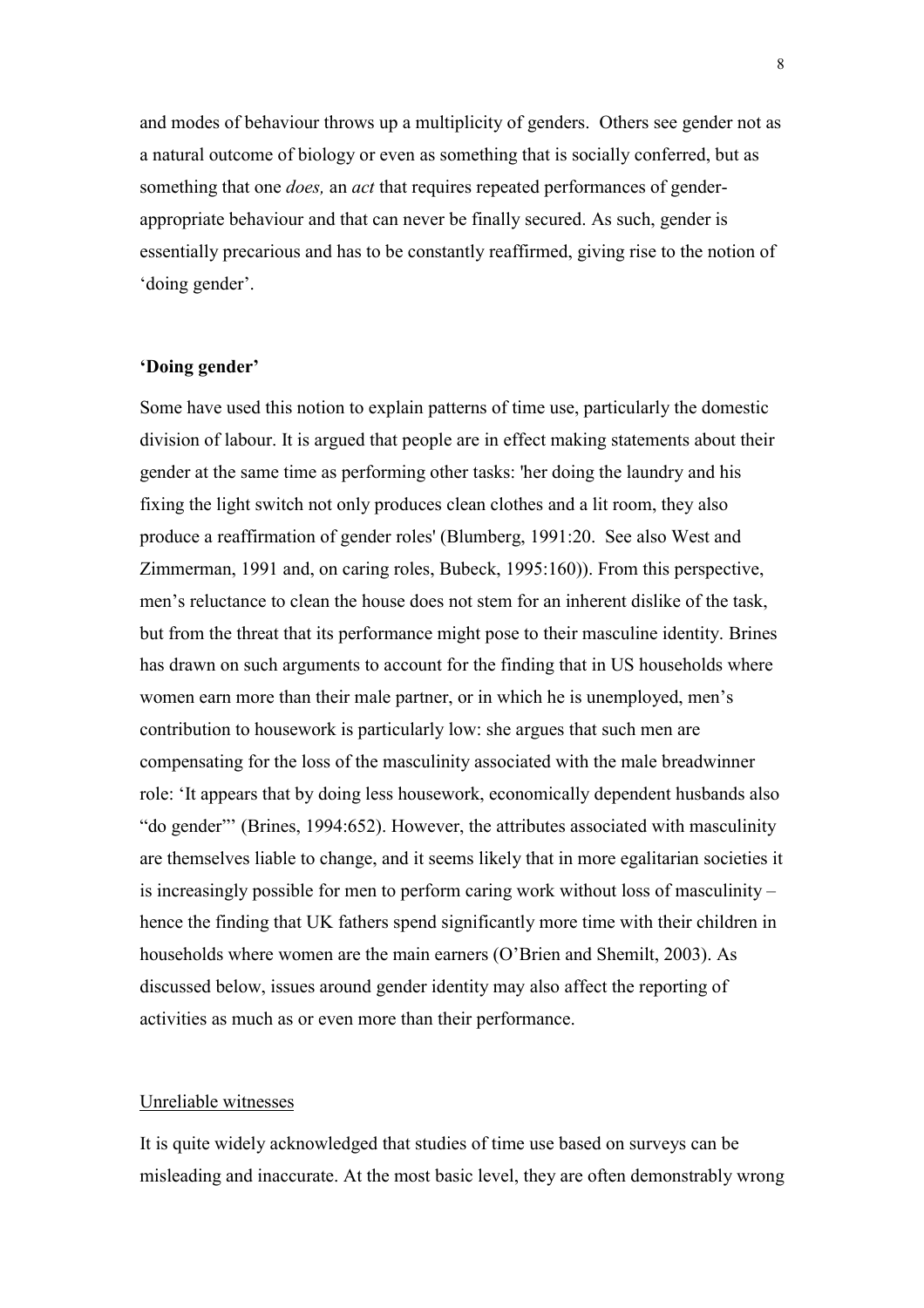in that respondents report a level of activity that adds up to more than 24 hours a day (Gershuny, 2000). Mis-reporting may be motivated by self-interest, and we should be particularly suspicious of surveys carried out by employers, as workers are likely to believe that their answers will affect future employment plans. More frequently, inaccuracies are likely to reflect poor memory and the subjective nature of our sense of time passing. They may also reflect a conscious or subconscious desire to conform to social expectations. As discussed above, this includes expectations of appropriate gender behaviour and means that it may be difficult to disentangle genuine changes in behaviour from changes in gender norms. For example, when surveys report that Portuguese men spend much less time on housework than Swedish men, this may involve some under-reporting of housework by the former<sup>2</sup> and over-reporting by the latter. Gender expectations may also mean that men are more likely than women to over-report their hours in paid employment, and the continuing belief in the importance of fathers' breadwinning role (see Hatter et al, 2002) may have affected the survey findings on which claims about the excessive hours worked by UK fathers discussed at the beginning of this paper were based.

Many who recognise the potential shortcomings of survey evidence see time diaries as more accurate. However, it is not clear that all problems of mis-reporting are resolved by the diary method. Even when the respondent is guaranteed anonymity and completes the diary entirely on their own, the knowledge that it is going to be seen by someone else is likely to have some impact on behaviour. This is particularly likely for research conducted on behalf of employers, such as the transparency review taking place in UK universities<sup>3</sup>. More generally, the impact of keeping a time diary is likely to parallel that of someone who is required to write down everything they eat for a week before going on a diet, and who finds that the very act of knowing they must write it down acts as a constraint on normal eating patterns. In a society in which women are expected to be responsible for home and family and 'real men' are not, it

 $\overline{a}$ 

 $2 \text{ In informal discussion after one presentation at the 2002 IATUR conference, one participant}$ commented that the one thing that Portuguese men would never do was hang washing out on the balcony, because this would be a shameful public admission that they were doing 'women's work'. A Canadian participant also said that he know men who regularly vacuumed – but who ducked behind the sofa when he could be seen through the window.

 $3$  This requires university lecturers to complete a 24 hour time diary for 3 randomly selected weeks, recording actitivies under the general headings of administration, teaching, research and 'private' activities. My impression is that many lecturers simply invent plausible diaries because this is quicker than keeping an accurate record, while others deliberately overstate their hours of work or time spent on particular activities.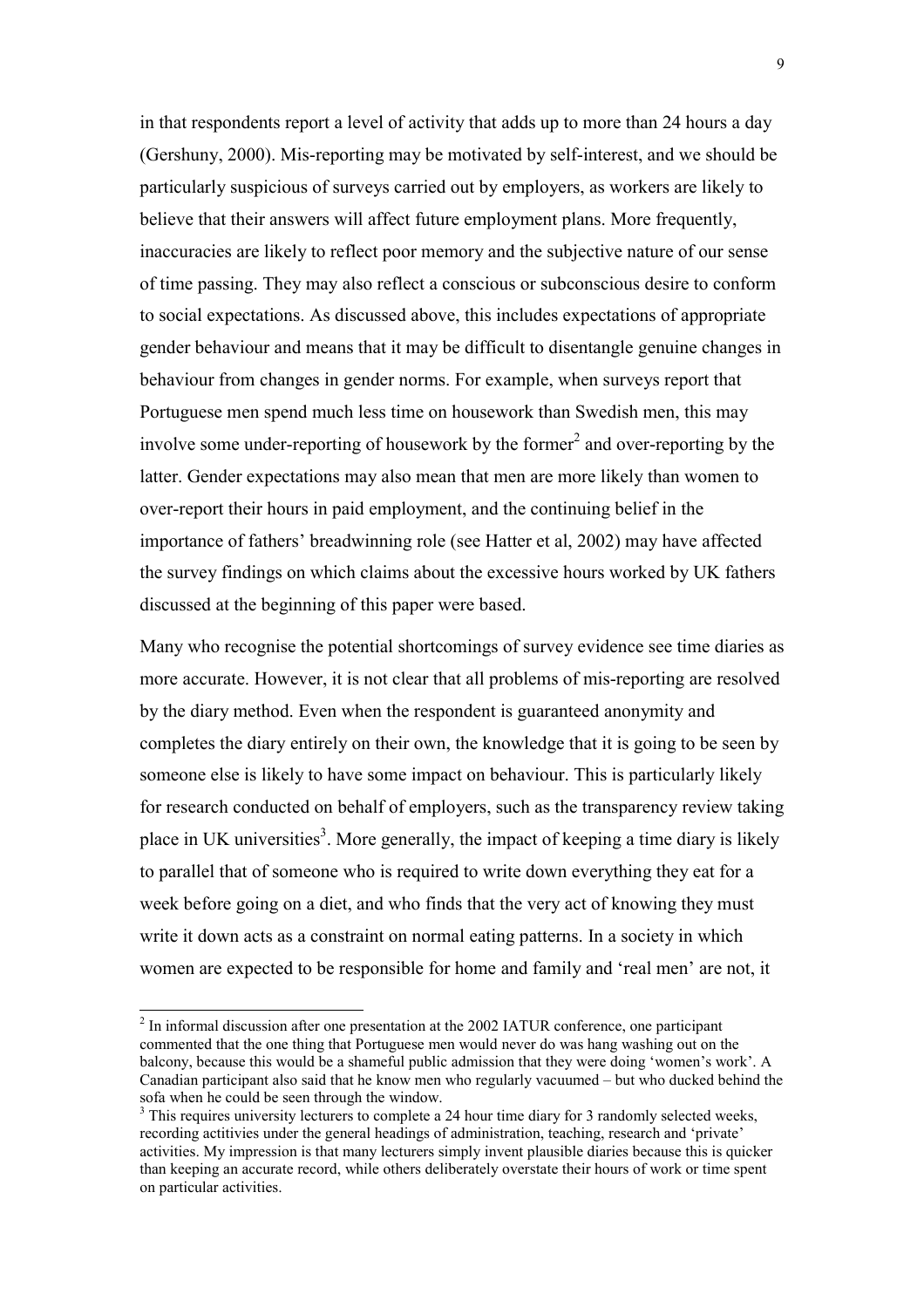is plausible to expect some modification in behaviour for the diary period to maximise conformity to accepted gender roles, while in less divided societies men may subconsciously exaggerate their egalitarian credentials and domestic involvement.

The inaccuracies produced by gender expectations is likely to be further exaggerated by the problems of simultaneous activity discussed earlier, although the direction of any resulting bias is likely to be complex. For example, men in a 'traditionally gendered' society men be less likely than women to report childcare as one of a number of activities; they may however be more likely to report 'passive babysitting' as an activity if this is an unusual responsibility, while women may see this as too obvious to mention.

None of this means that findings are meaningless, and 'common sense' tells us that there is likely to be a sound basis to such frequently reported findings as the gradual convergence in time use between women and men in the Scandinavian nations. However, once again I think it important to remain cautious, and to be aware that we may be gaining information about expectations and perceptions as well as actual behaviour.

### Conclusions

Many of the concerns which I have raised in this paper have been thoroughly discussed by time-use researchers. However, my impression is that while writers frequently wrestle with them at a theoretical level, they do not always fully follow through their implications. I believe that we can learn an enormous amount from timeuse studies. I also believe that we will learn more if we understand that they can never deliver a final 'truth'.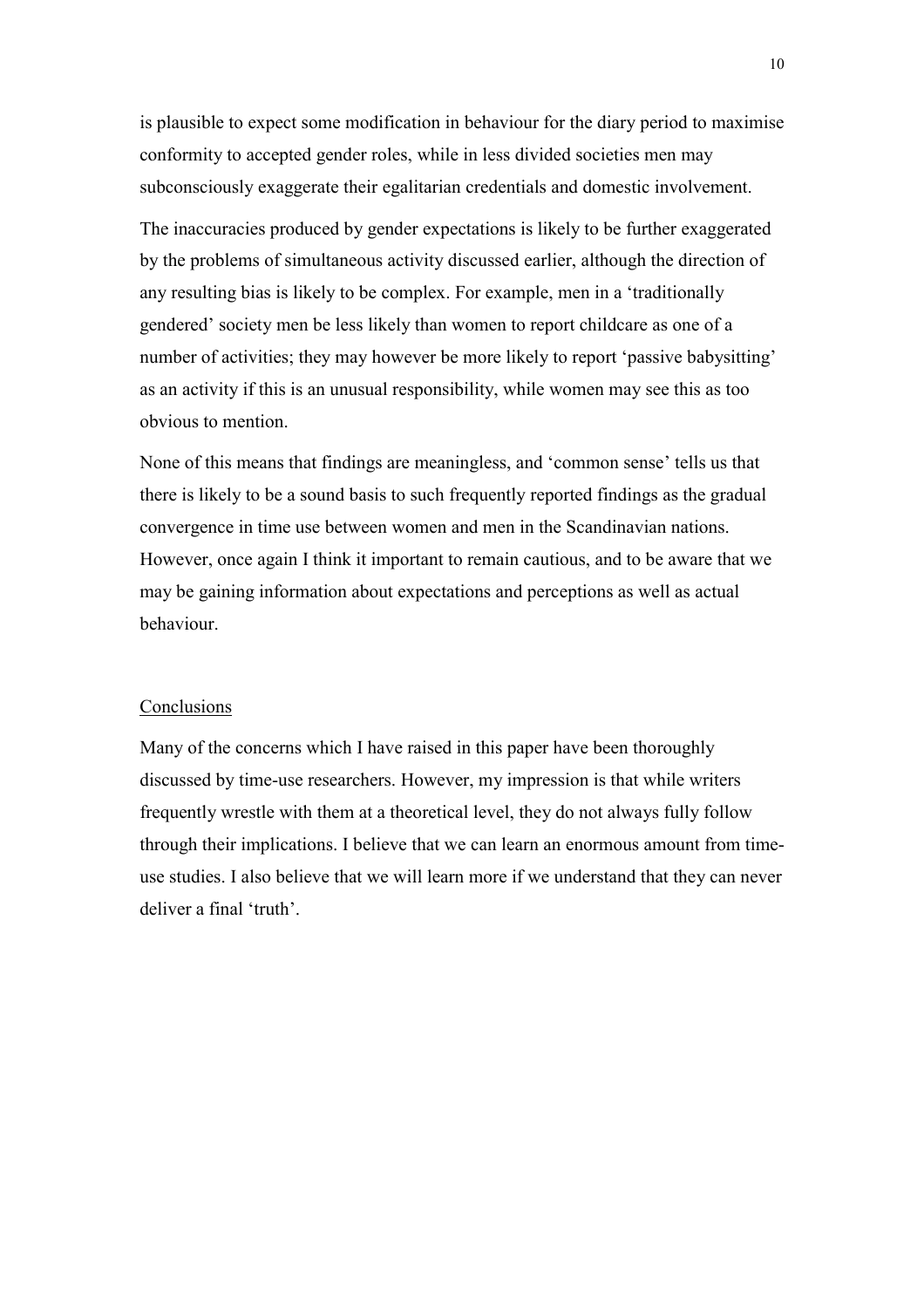References

Ashley, J. (2003) 'Fairer Deal for Working Fathers Urged' and 'Taking up the Cudgels for Reformed Fathers', *The Guardian* 13<sup>th</sup> January.

Blumberg, R. (ed.) (1991) Gender, Family and Economy. The Triple Overlap (London: Sage Publications).

Brines,J. (1994) 'Economic Dependency, Gender, and the Division of Labor at Home', American Journal of Sociology 100:3, pp. 652-688.

Bryson, V. (2003) Feminist Political Theory. An Introduction (Palgrave, Bsinstoke). Bubeck, D. (1995) Care, Gender and Justice (Oxford: Clarendon Press).

Changing Times 08/10/02 Issue 7 (Trades Union Congress, London).

Cousins, C. and Tang, N. *Working Time Flexibility and Family Life in the UK, the*

*Netherlands and Sweden*, University of Hertfordshire Business School, Employment Studies Paper 45.

Crow, G. and Heath, S. (eds) (2002) Social Conceptions of Time. Structure and Process in Work and Everyday Life (Palgrave, Basingstoke)

Everingham, C. (2002) 'Engendering Time. Gender equity and discourses of workplace flexibity', Time and Society 11:2, pp. 335-351.

Ferri, E. and Smith, K. (1996) Parenting in the 1990s (Family Policy Studies Centre in association with the Joseph Rowntree Foundation, London).

Gershuny, J. (2000) Changing Times. Work and Leisure in Postindustrial Society (Oxford University Press, Oxford).

Gershuny, J. (2002) 'Service Regimes and the Political Economy of Time', in G.Crow and S.Heath (eds).

Harvey, A. (1999) 'Guidelines for Time Use Data Collection and Analysis', in Pentland et al (eds).

Harvey, A. and Pentland, W. (1999) 'Time Use Reseasrch', in Pentland et al (eds). Hatter, W., Vinter, L. and Williams, R. (2002) Dads on Dads. Needs and expectations at home and at work (Equal Opportunities Commission, Manchester).

La Valle, I., Arthur, S., Millward, C., Scott, J. and Clayden, M. Happy Families? Atypical Work and its influence on family life (The Policy Press, for the Joseph Rowntree Foundation, Abingdon).

Land, H. (2002) 'Making Time for care more visible: some conceptual issues', Paper prepared for the IATUR Conference, Lisbon.

Michelson, W. (1999) 'Analysis and Exploration of Meaning and Outcomes in Connection with Time Use Data', in Pentland et al (eds).

 O'Brien, M. and Shemilt, I. (2003) Working Fathers. Earning and Caring, (Equal Opportunities Com mission, Manchester).

Pentland, W. and Harvey, A. (1999) 'Future Directions', in Pentland et al (eds). Pentland, W., Harvey, A., Lawton, M. and McColl (eds) (1999) Time Use Research in the Social Sciences (Kluwer Academic/Plenum Publishers: New York, Boston, Dordrecht, London, Moscow).

Robinson, J. (1999) 'The Time-Diary Method', in Pentland et al (eds), pp. 47-89.. Silva, E. (2002) 'Routine Matters: Narratives of Everyday Life in Families', in G.Crow and S.Heasth (eds) pp. 179-194.

Sirianni, C. and Negrey, C. (2000), 'Working Time as Gendered Time' Feminist Economics 6:1, pp. 59-76.

Southerton, Dale (2003) '"Squeezing Time": allocating practices, consolidating networks and scheduling society', Time and Society, 12:1, pp. 5-26.